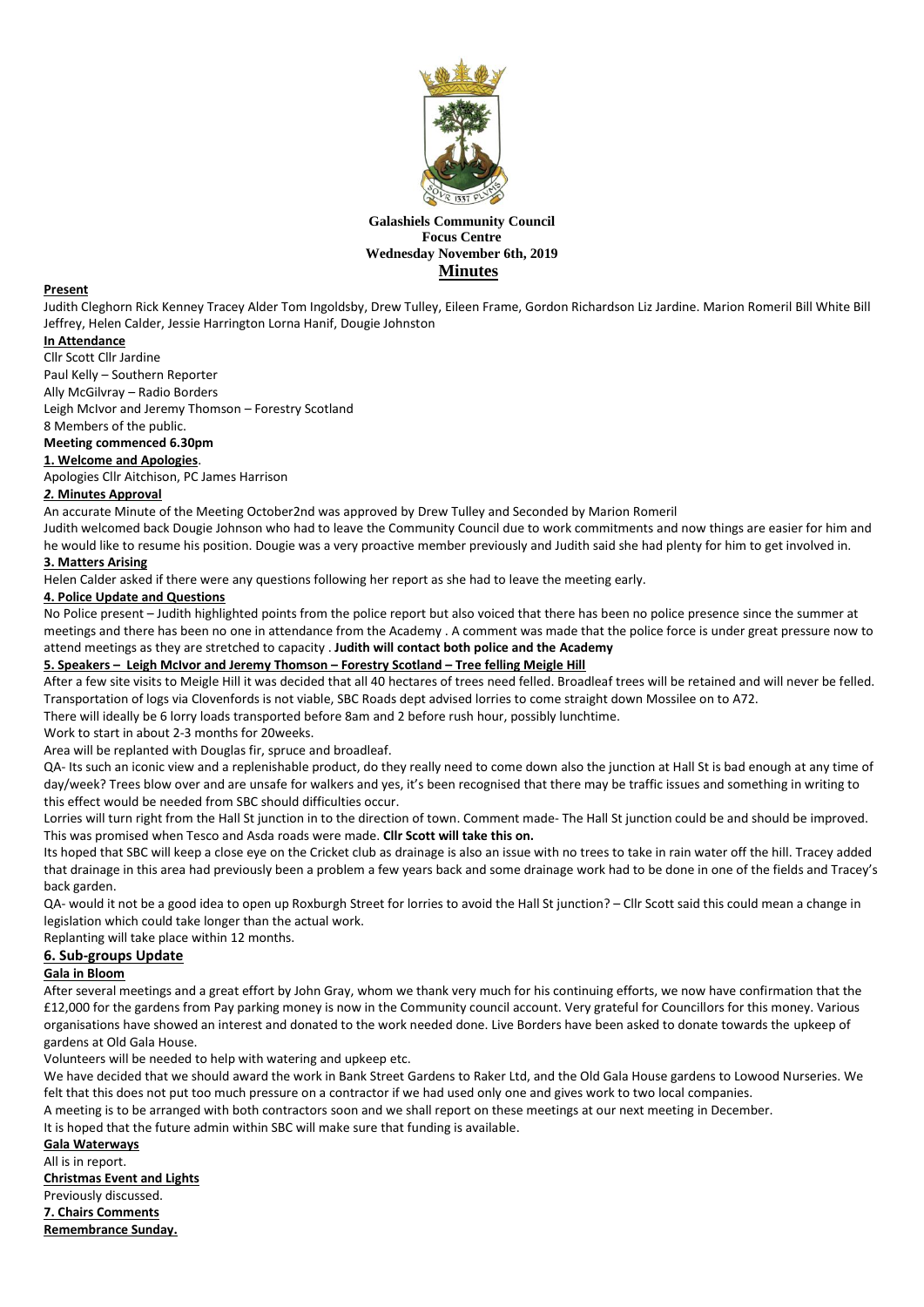Judith advised that she would not be available on Sunday for the parade and those that are able have already taken a turn at laying the wreath. She asked for a volunteer to lay the wreath and cross this coming Sunday. Liz Jardine offered to lay the wreath and Gordon Richardson will lay the cross.

Thanks go to Cllr Jardine for getting the chimes at the memorial sorted.

Bill White was expecting the time to remain at 11.10 like last year , he and quite a few members of the public were sad to see it had gone back to the original time. Tracey said people had voiced their concern to her in Tesco. Judith wondered if the time of the parade could be extended to a rota basis.

# **Drinking in Public places**

Judith commented that she did not think it to be a good idea – indeed it may well serve to push the drinking out into the Policies and such peripheral areas.

Comment made: We have had enough trouble trying to get a bylaw for Dog Fouling down at Netherdale as many questions were asked about how it would be policed , so this is ridiculous. Cllr Scott added that this is a pilot scheme and may well fail but it has been motioned. Cllr Jardine tried to get it rejected as the statistics were wrong and wanted them rechecked.

We are trying to make Galashiels a place to visit not the usual aye bin town.

### **Coopersknowe and C77 Road**

Judith said she was still getting many complaints about the C77 road in general and the lack of a safe crossing over that road and the lack of a roundabout in particular.

Judith understands that there is to be a dropped kerb installed either side of the C77 to assist pedestrian and pushchair crossings, but that is not the same as a level crossing or, more importantly, a roundabout. We all feel that it is only a matter of time before an accident happens. Could this issue please be looked at?

Constant complaints, particularly from one resident about the lack of grass cutting and maintenance in our cemeteries, particularly Heatheryett. Again, Judith would appreciate if one of our councillors could pick up this issue.

Tracey read out a letter from a member of the public who is also concerned about the speeding at Langlee Drive and also about the state of the Borders cemeteries. Tracey passed around photographs of the unkempt areas of the cemetery taken by the resident of Langlee . Cllr Jardine will go back to see the member of the public and return the photographs.

**8. Treasurers Update**

# **Tom Ingoldsby**

**Expenditure** £53.20 has been paid to SBC for additional insurance for Waterways equipment.

Tom stressed that if there is any information or money, cheques etc pertaining to the Community Council account can this be done as soon as possible as info is not always coming to Tom in the first instance.

### **Available to Community Council**

### **£1900.28**

Judith thanked Tom for his work over the last few months dealing with the incomings and outgoings for the Christmas events.

Tom asked if there was any news on the Trails as there is still money ring fenced in the CC account.

Pete Laing will be doing a report for the LRA next Tuesday and Pete will be at the next Community Council meeting in December A speaker from Gala Policies Group will also be speaking too.

# **9. Secretary's Update –**.

Tracey advised that all of the insurance for the Christmas lights and the event is now finally in place.

Tracey handed out notebooks to all the leaders of Sub groups following a discussion with Judith. These will be for insurance purposes and are for the leaders to record the members of their groups each time they meet as a group.

### **10. Planning and Licensing**

Rick talked through the planning applications for this month – no questions followed.

# **10a. Future of Abbotsford Hotel – Jessie Harrington**

Community Councillor Jessie Harrington gave a PowerPoint presentation on possibilities for the future of the Abbotsford Hotel in Galashiels. Jessie had previously visited the Barholm Centre in Creetown which had been transformed by the Creetown Community initiative. Like the Abbotsford the Barholm' or 'The Ponda' to the locals of Creetown after being closed down sat unused for almost a decade. Having fallen into a derelict state, it was transformed by the joint efforts of the [Creetown Initiative](http://creetowninitiative.co.uk/) and the National Lottery Fund.

Now, it has become home to a variety of businesses that could not have existed within the community before.

There are about 8 on the group looking to transform the Abbotsford , currently there is a warrant to demolish order on this building, the group have been referred to the Scottish Land fund as the project would need to prove sustainable . A feasibility study would cost £20,000 and a sturdy business plan needed.

Comment made – At the moment all organisations, churches, schools, community centres are all vying for business and can't see where something like this would be financially viable.

QA – How much would it cost to do ? at least 1.5 million

Comment made that it is a great idea in principle but Creetown cannot be compared to Galashiels. Cllr Scott hopes that a feasibility study would find it fit for purpose but thinks higher end accommodation should be aimed for.

# **11. SBC Councillors Comments and questions**

# **Cllr Jardine**

Nothing else to add other than Parsonage street got swept today.

### **Cllr Scott**

The Scottish Government were originally giving 2/3 of the total for new school , however the budget has now changed, and the council will need to fund the 2 new school schemes themselves and if they prove feasible then they will reimburse 50% back. The Government is taking away the risk from themselves and putting it on to the Local Authority.

Comment made – Back in 2004 a presentation took place about the new school; this is terrible news: we should be writing to the Scottish

Government to show our disappointment. We should also get Christine Grahame to the next meeting to put her government proposals to us prior to the general election.

# **12. AOB**

18 months ago, there was a big issue about signs being put on railings distracting drivers, what is the state of play with this ? is it just Gala getting penalised? **Cllr Jardine to action**